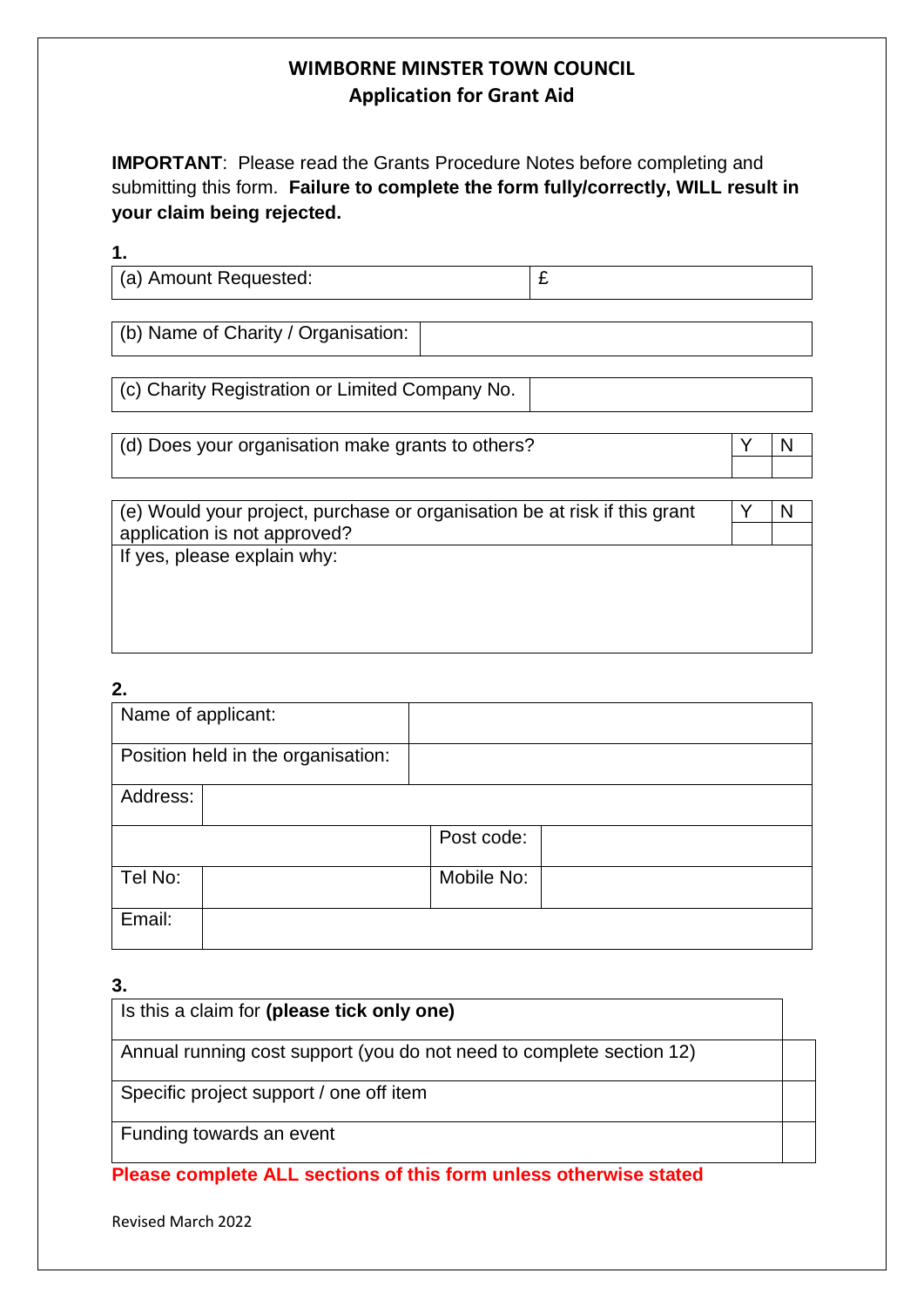#### **4.**

Use this space to briefly state why you are requesting funding; for example, describe your project or event or state the one-off item you wish to purchase and why. If you are requesting funding for annual running costs, please briefly describe the purpose of your organisation and how the funding would be used.

#### **5.**

| Does your organisation fund raise? If so, please give details for your<br>current financial year and last financial year, including amounts. |  |
|----------------------------------------------------------------------------------------------------------------------------------------------|--|
|                                                                                                                                              |  |
|                                                                                                                                              |  |
|                                                                                                                                              |  |
|                                                                                                                                              |  |

### **6.**

Which demographic does your organisation support/is your project or event aimed at? (Please indicate membership or user levels where possible of Wimborne Minster residents).

### **7.**

Please complete the table on **Appendix A** at the end of this form telling us which of the Town Council's Priorities are met by your organisation and/or project/event and how.

### **8.**

| Is your organisation accessible by disabled or other minority groups? If |  |  |
|--------------------------------------------------------------------------|--|--|
| yes, explain how.                                                        |  |  |
|                                                                          |  |  |
|                                                                          |  |  |
|                                                                          |  |  |
|                                                                          |  |  |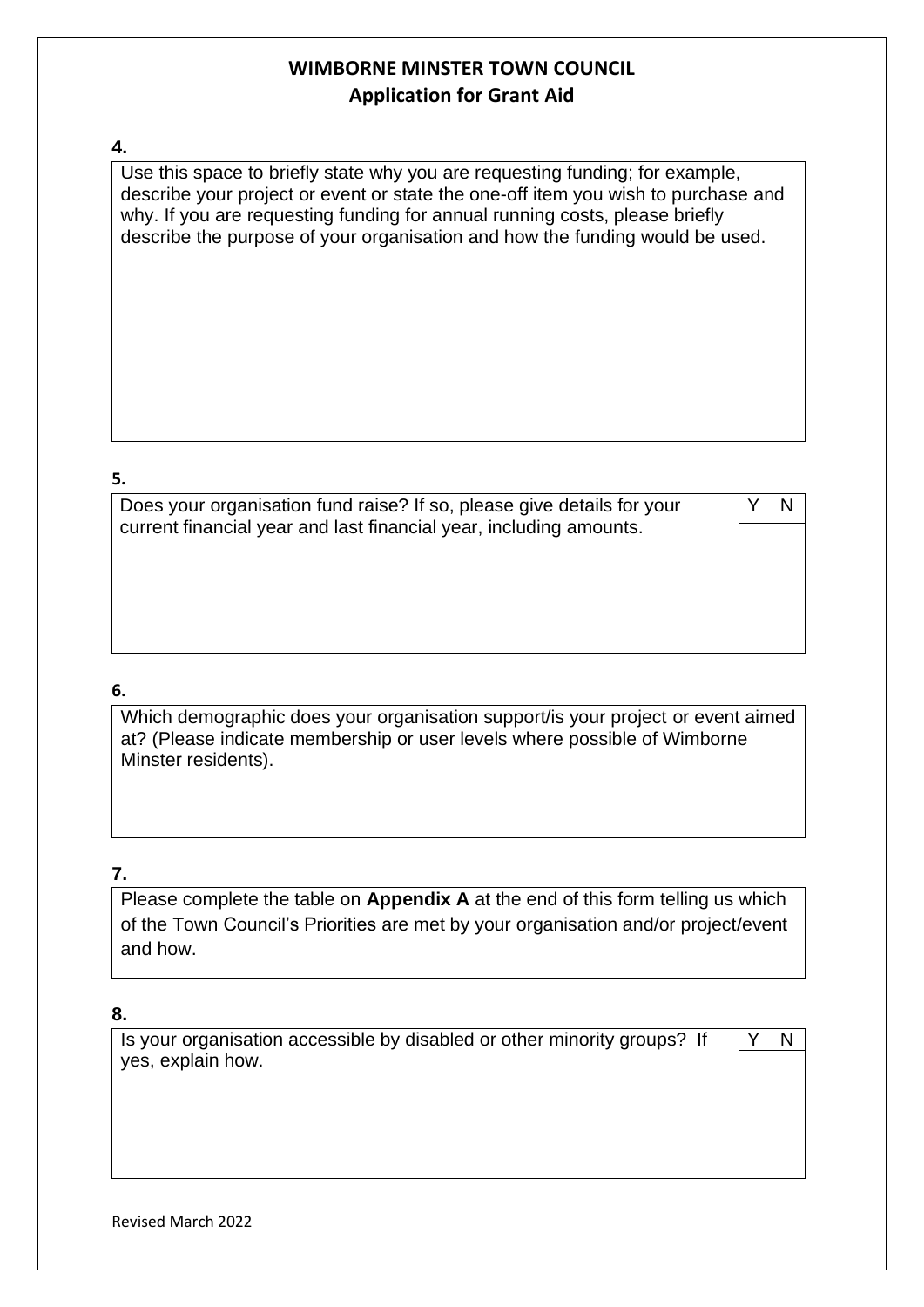#### **9.**

| Do you anticipate needing to apply for grants each year from this Council? $\ Y\ N\ $ |  |  |
|---------------------------------------------------------------------------------------|--|--|
|                                                                                       |  |  |

### **10.**

| Will any grant awarded be ring fenced within your accounts for use in | YN |  |
|-----------------------------------------------------------------------|----|--|
| Wimborne Minster only?                                                |    |  |

## **11.**

| Have you applied to any other organisations for grants for the same           |  |  |  |
|-------------------------------------------------------------------------------|--|--|--|
| purpose? If yes, please provide details (add rows as required);               |  |  |  |
| Organisation you have applied to:<br>When do you<br>Amount<br>expect to hear? |  |  |  |
|                                                                               |  |  |  |
|                                                                               |  |  |  |
|                                                                               |  |  |  |

### **12.**

**Project / Item / Event details** – if applying for annual running costs you do not need to complete this section. Please go to section 13.

If the grant is to fund or support a project or event or to purchase an item, please provide details below of the costs (add rows as required) – or attach your own detailed breakdown of costs.

|       | <b>Item</b> | <b>Cost</b> |
|-------|-------------|-------------|
|       |             |             |
|       |             |             |
|       |             |             |
| Total |             |             |

Please Note - If any one item of expenditure exceeds £500, please include at least 3 quotations.

| Totals                               |  |
|--------------------------------------|--|
| Amount requested from Town Council   |  |
| Amount requested from other bodies   |  |
| Amount you are contributing          |  |
| Total cost of project / Item / Event |  |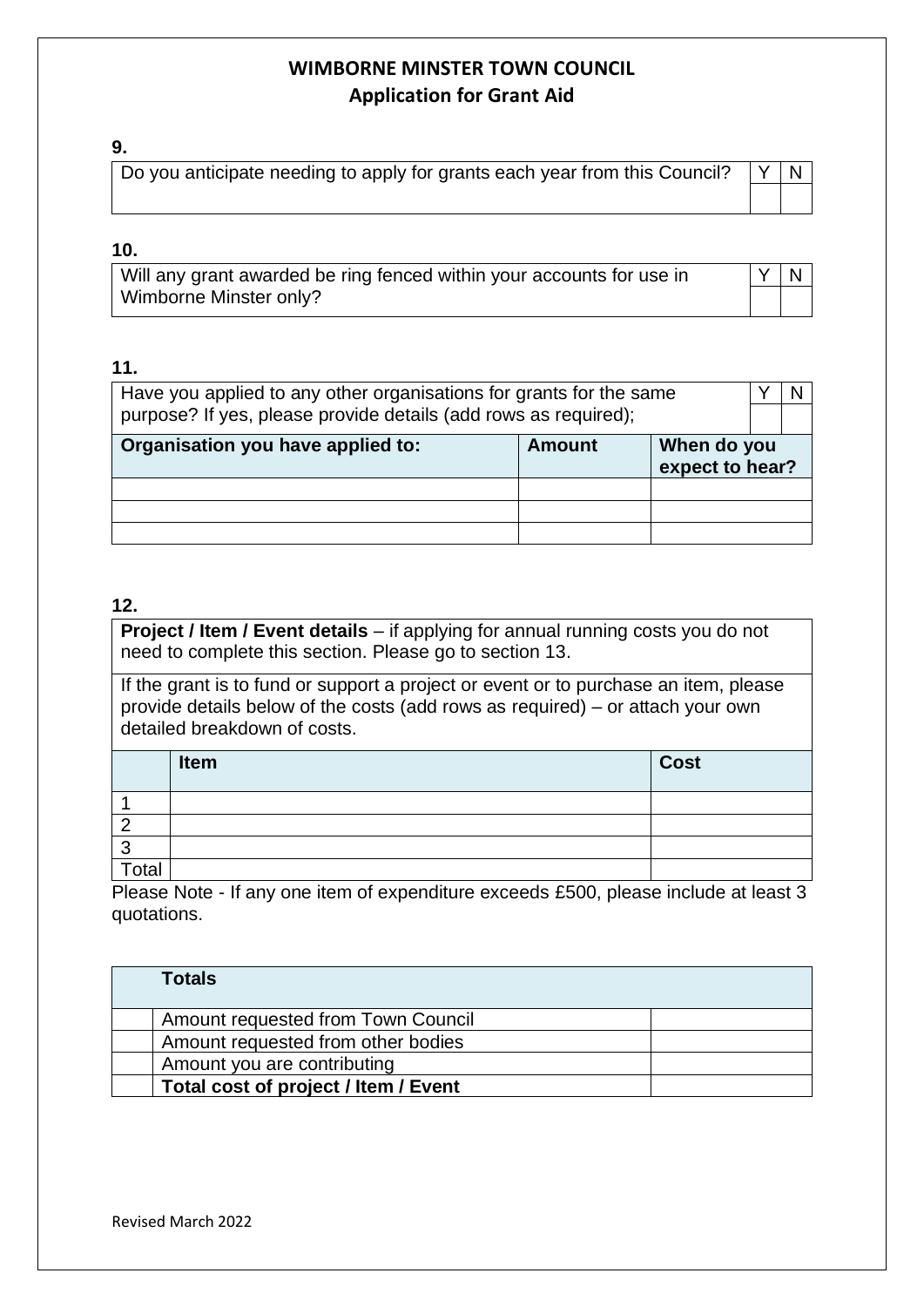**13.**

| <b>CHECKLIST</b>                                                                                                                                                                                                                   | <b>Tick</b> |    |     |                        |
|------------------------------------------------------------------------------------------------------------------------------------------------------------------------------------------------------------------------------------|-------------|----|-----|------------------------|
| Please read through your application carefully and<br>ensure that you have included the following<br>information where appropriate:                                                                                                | Y           | N. | N/A | Previously<br>supplied |
| Have you completed all the questions on the application<br>form?                                                                                                                                                                   |             |    |     |                        |
| Have you enclosed a copy of your organisational<br>constitution or rules?<br>If have previously supplied us with a copy of your<br>constitution or rules, you need only send a copy if<br>they have since been amended or updated. |             |    |     |                        |
| Please supply a copy of your budget for the current<br>financial year if available.                                                                                                                                                |             |    |     |                        |
| Have you included copies of quotations, where<br>applicable?<br>If any one item of expenditure exceeds £500,<br>please include at least 3 quotations.                                                                              |             |    |     |                        |
| Have you completed Appendix A at the end of the<br>application form?                                                                                                                                                               |             |    |     |                        |
| Have you enclosed a copy of your audited accounts for<br>the most recent financial year?                                                                                                                                           |             |    |     |                        |
| <b>IMPORTANT NOTE - Please enclose your most recent</b><br>full year's audited accounts. If these are not available,<br>please contact the Finance Administrator at the Town<br>Hall.                                              |             |    |     |                        |

**Please now complete Sections 14 and 15**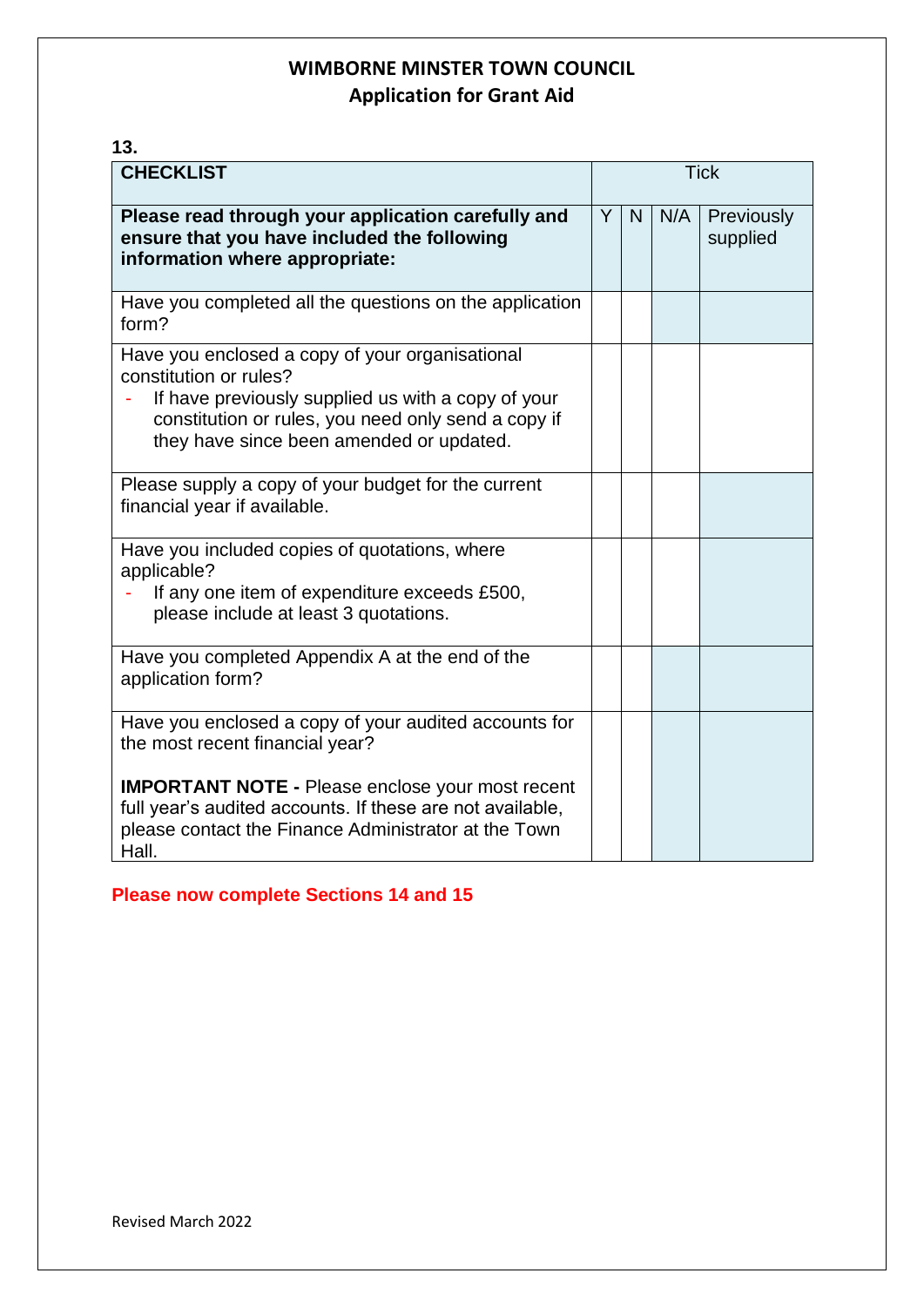#### **14.**

If your application is successful, grants will be paid by BACS transfer. Please therefore provide your organisation's bank details below:

| Account name   |  |
|----------------|--|
| Sort Code      |  |
| Account number |  |

**These details will only be used for purpose of making the payment of a grant resulting from a successful application for Grant Aid.**

**If your application is unsuccessful, this page will be destroyed as soon as the result of your application is known, and the data will not be retained.**

**Please see the Council's Grant Aid Privacy Notice for further information.**

**Please now complete the Declaration at step 15 on the following page.**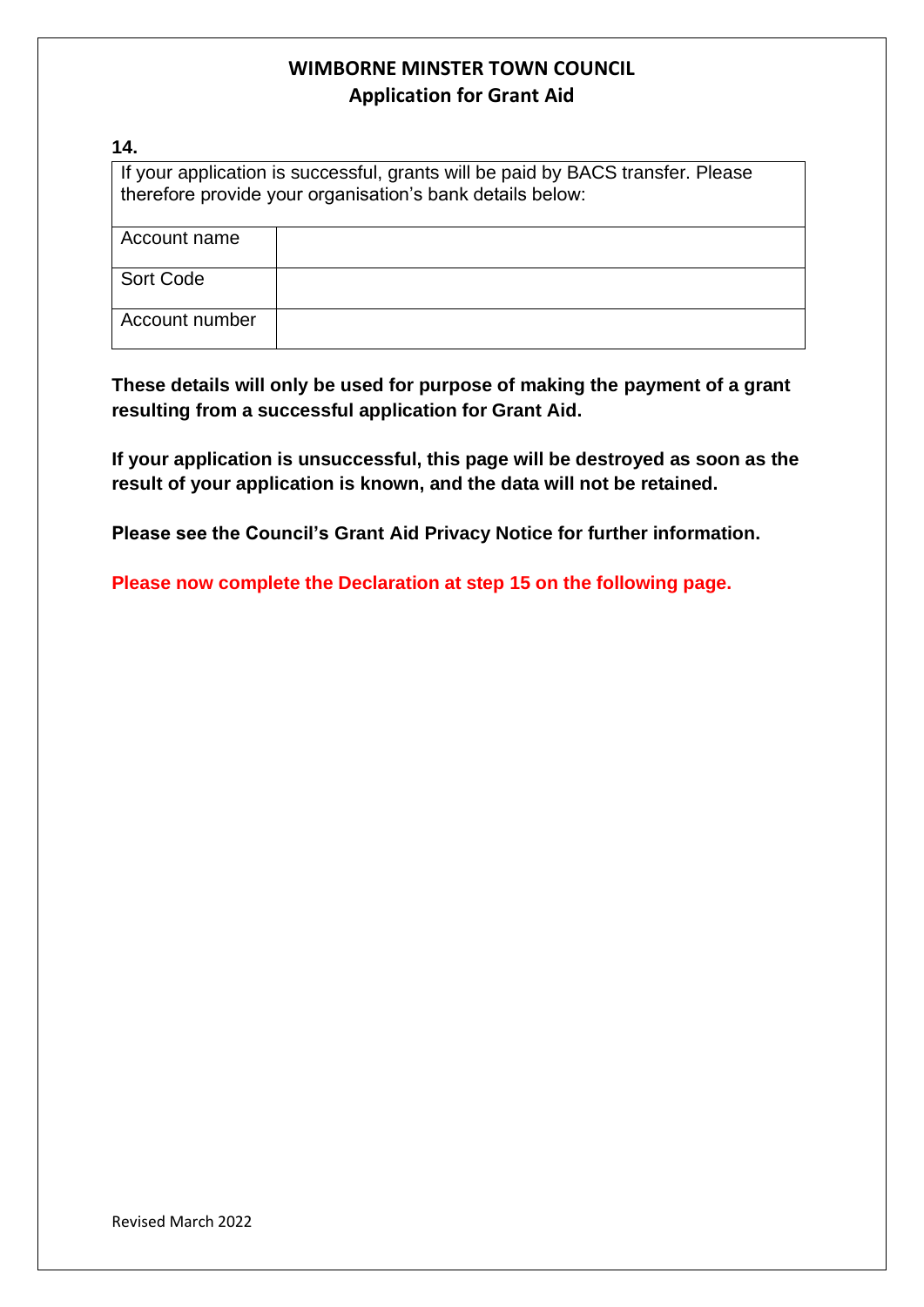## **15.**

#### **Conditions**

By making this application you are agreeing that:

- a) You understand that you may be asked for further information to be provided, in order for your application to be considered.
- b) You may be requested to make a presentation to provide more details about your application.
- c) If you are awarded a grant and your project does not proceed, any grant awarded must be repaid to us.
- d) If you are awarded a grant and your organisation ceases to be in operation in the financial year the grant is awarded, then any grant paid in that year shall be repaid to us.
- e) You will abide by any conditions attached to the grant and supply any confirmations requested within the prescribed time.

### **NB: Failure to comply with any condition imposed on the granting of the award may affect any applications made by your organisation in the future.**

#### **16. Declaration**

I declare that to the best of my knowledge the above information is correct. I agree to the above conditions on behalf of my organisation, and I am authorised to do so.

| Signed            | Dated    |
|-------------------|----------|
| <b>Print Name</b> | Position |

### **The declaration must be signed, or your application will be delayed.**

Please complete **Appendix A** which can now be found on the following page**.**